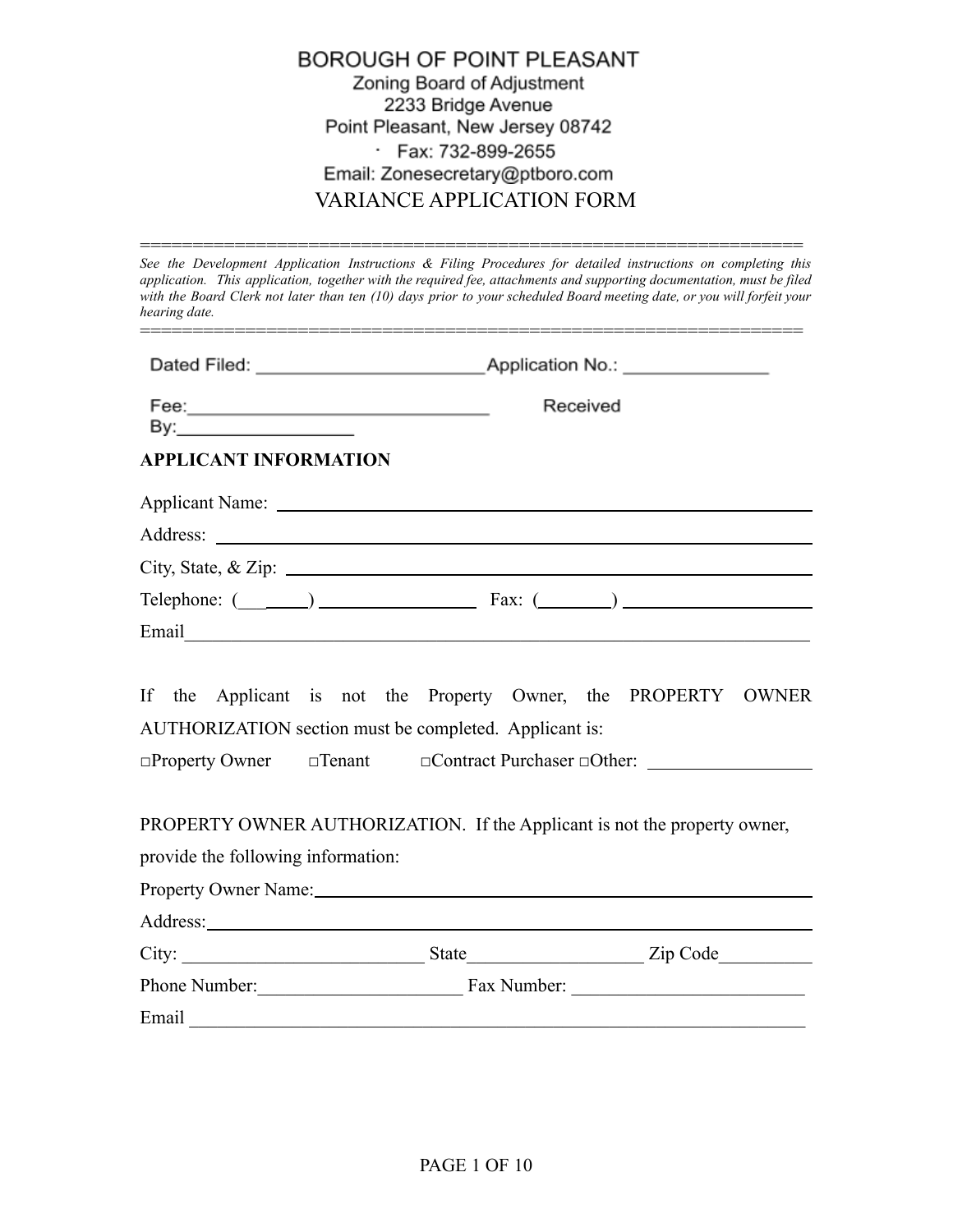□Individual □Corporation □Partnership □Other: \_\_\_\_\_\_\_\_\_\_\_\_\_\_\_\_\_\_\_\_\_\_\_\_\_\_\_\_\_\_\_\_\_ If the Applicant is a corporation or partnership, the names and address of all stockholders or partners owning a 10% or greater percentage/interest in said corporation or partnership shall be set forth below in accordance with P.L 1977 Ch. 336:

| Name                                                                                                                                                                                                                          | Address | Percentage/Interest |
|-------------------------------------------------------------------------------------------------------------------------------------------------------------------------------------------------------------------------------|---------|---------------------|
|                                                                                                                                                                                                                               |         |                     |
| 2. $\overline{\phantom{a}}$                                                                                                                                                                                                   |         |                     |
| $3.$ $\overline{\phantom{a}}$                                                                                                                                                                                                 |         |                     |
| ATTORNEY NAME (if applicable):                                                                                                                                                                                                |         |                     |
|                                                                                                                                                                                                                               |         |                     |
|                                                                                                                                                                                                                               |         |                     |
|                                                                                                                                                                                                                               |         |                     |
|                                                                                                                                                                                                                               |         |                     |
|                                                                                                                                                                                                                               |         |                     |
| <b>APPLICANT'S EXPERTS</b>                                                                                                                                                                                                    |         |                     |
| <b>ARCHITECT</b>                                                                                                                                                                                                              |         |                     |
| Name: Name: Name: Name: Name: Name: Name: Name: Name: Name: Name: Name: Name: Name: Name: Name: Name: Name: Name: Name: Name: Name: Name: Name: Name: Name: Name: Name: Name: Name: Name: Name: Name: Name: Name: Name: Name: |         |                     |
|                                                                                                                                                                                                                               |         |                     |
|                                                                                                                                                                                                                               |         |                     |
|                                                                                                                                                                                                                               |         |                     |
| Phone Number: Fax Number: Fax Number:                                                                                                                                                                                         |         |                     |
| Email                                                                                                                                                                                                                         |         |                     |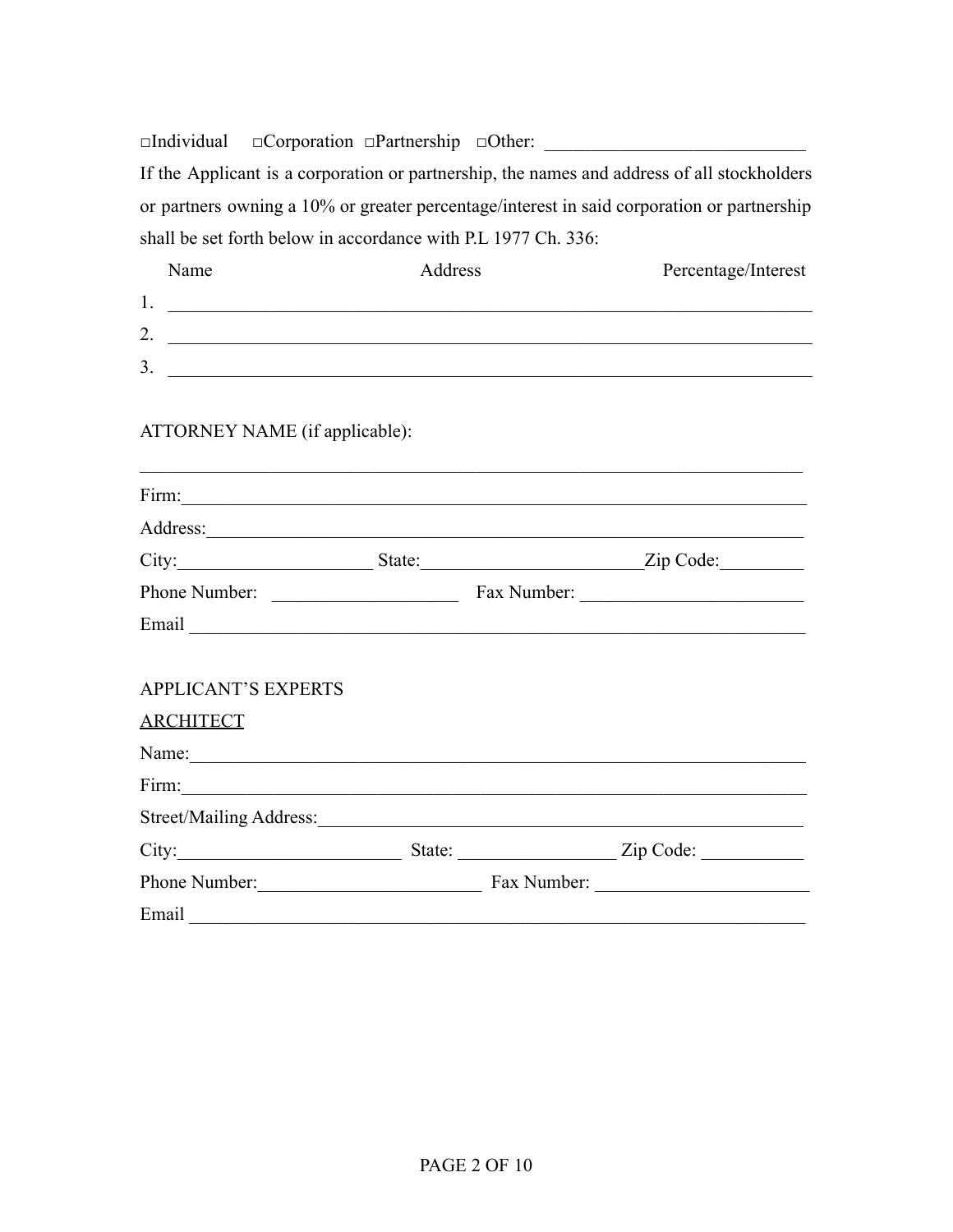| <b>ENGINEER</b>                                                                                                                                                                                                                |  |  |
|--------------------------------------------------------------------------------------------------------------------------------------------------------------------------------------------------------------------------------|--|--|
|                                                                                                                                                                                                                                |  |  |
|                                                                                                                                                                                                                                |  |  |
|                                                                                                                                                                                                                                |  |  |
|                                                                                                                                                                                                                                |  |  |
| Phone Number: Fax Number:                                                                                                                                                                                                      |  |  |
| Email Communication of the Communication of the Communication of the Communication of the Communication of the Communication of the Communication of the Communication of the Communication of the Communication of the Commun |  |  |
| PROFESSIONAL PLANNER                                                                                                                                                                                                           |  |  |
| Name: Name:                                                                                                                                                                                                                    |  |  |
|                                                                                                                                                                                                                                |  |  |
|                                                                                                                                                                                                                                |  |  |
|                                                                                                                                                                                                                                |  |  |
| Phone Number: Fax Number:                                                                                                                                                                                                      |  |  |
|                                                                                                                                                                                                                                |  |  |
| <b>OTHER EXPERT</b> (Traffic Experts, Radio Frequency Engineer)                                                                                                                                                                |  |  |
| Name:                                                                                                                                                                                                                          |  |  |
|                                                                                                                                                                                                                                |  |  |
|                                                                                                                                                                                                                                |  |  |
| City: <u>City:</u> State: <u>City: Zip Code:</u> City:                                                                                                                                                                         |  |  |
| Phone Number: Fax Number: Fax Number:                                                                                                                                                                                          |  |  |
| Email                                                                                                                                                                                                                          |  |  |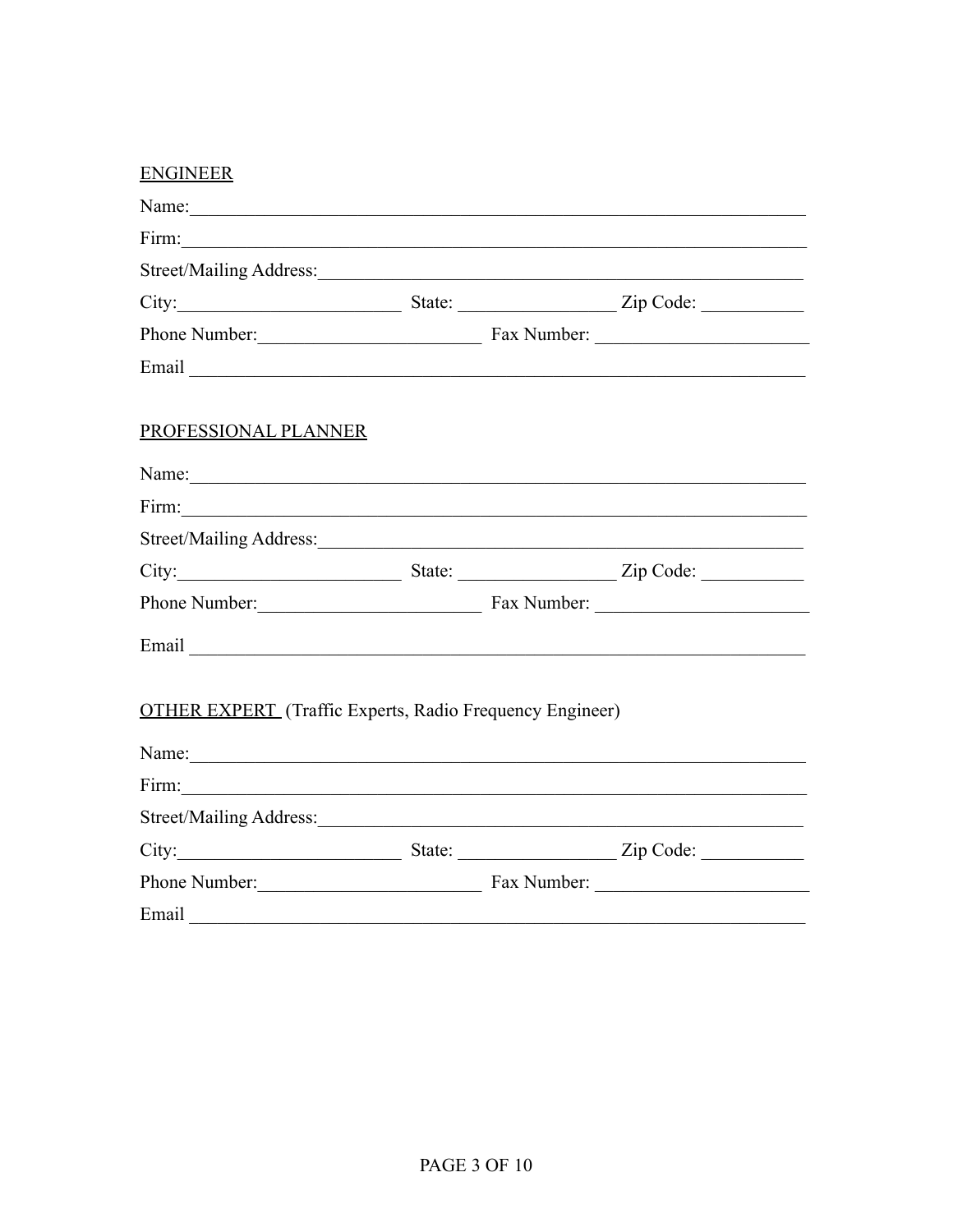|     |                              |     |        | Application is hereby made for relief in accordance with either N.J.S.A. $40:55D(a)$ , (b), |        |               |           |
|-----|------------------------------|-----|--------|---------------------------------------------------------------------------------------------|--------|---------------|-----------|
|     | $(c)$ or $(d)$ from Sections |     |        | of the Zoning Ordinance so as to permit: (Set forth)                                        |        |               |           |
| the | reasons                      | why | this t | application                                                                                 | should | <sub>be</sub> | granted). |

 $\mathcal{L}_\text{max}$  , and the contribution of the contribution of the contribution of the contribution of the contribution of the contribution of the contribution of the contribution of the contribution of the contribution of t

 $\mathcal{L}_\text{max} = \mathcal{L}_\text{max} = \mathcal{L}_\text{max} = \mathcal{L}_\text{max} = \mathcal{L}_\text{max} = \mathcal{L}_\text{max} = \mathcal{L}_\text{max} = \mathcal{L}_\text{max} = \mathcal{L}_\text{max} = \mathcal{L}_\text{max} = \mathcal{L}_\text{max} = \mathcal{L}_\text{max} = \mathcal{L}_\text{max} = \mathcal{L}_\text{max} = \mathcal{L}_\text{max} = \mathcal{L}_\text{max} = \mathcal{L}_\text{max} = \mathcal{L}_\text{max} = \mathcal{$ 

 $\mathcal{L}_\mathcal{L} = \mathcal{L}_\mathcal{L} = \mathcal{L}_\mathcal{L} = \mathcal{L}_\mathcal{L} = \mathcal{L}_\mathcal{L} = \mathcal{L}_\mathcal{L} = \mathcal{L}_\mathcal{L} = \mathcal{L}_\mathcal{L} = \mathcal{L}_\mathcal{L} = \mathcal{L}_\mathcal{L} = \mathcal{L}_\mathcal{L} = \mathcal{L}_\mathcal{L} = \mathcal{L}_\mathcal{L} = \mathcal{L}_\mathcal{L} = \mathcal{L}_\mathcal{L} = \mathcal{L}_\mathcal{L} = \mathcal{L}_\mathcal{L}$ 

 $\mathcal{L}_\text{max}$  , and the contribution of the contribution of the contribution of the contribution of the contribution of the contribution of the contribution of the contribution of the contribution of the contribution of t

 $\mathcal{L}_\text{max}$  , and the contribution of the contribution of the contribution of the contribution of the contribution of the contribution of the contribution of the contribution of the contribution of the contribution of t

 $\mathcal{L}_\text{max} = \mathcal{L}_\text{max} = \mathcal{L}_\text{max} = \mathcal{L}_\text{max} = \mathcal{L}_\text{max} = \mathcal{L}_\text{max} = \mathcal{L}_\text{max} = \mathcal{L}_\text{max} = \mathcal{L}_\text{max} = \mathcal{L}_\text{max} = \mathcal{L}_\text{max} = \mathcal{L}_\text{max} = \mathcal{L}_\text{max} = \mathcal{L}_\text{max} = \mathcal{L}_\text{max} = \mathcal{L}_\text{max} = \mathcal{L}_\text{max} = \mathcal{L}_\text{max} = \mathcal{$ 

 $\mathcal{L}_\text{max}$  , where  $\mathcal{L}_\text{max}$  and  $\mathcal{L}_\text{max}$  and  $\mathcal{L}_\text{max}$ 

## **PROPOSAL INFORMATION**

Summarize the proposed physical changes and use of the property.

### **PROPERTY INFORMATION**

| Block: $\qquad \qquad$       |                                                                         | Lot: $\_\_$ |  |
|------------------------------|-------------------------------------------------------------------------|-------------|--|
|                              |                                                                         |             |  |
| Corner Lot: Yes No           |                                                                         |             |  |
| Irregular Shaped Lot: Yes No |                                                                         |             |  |
| Undersized Lot: Yes NO       |                                                                         |             |  |
|                              | Zoning District: R-1 R-1A R-3 RM NC GC CM                               |             |  |
|                              | TC W RM/POS Other                                                       |             |  |
|                              | Number of Buildings (including garages and storage sheds):              |             |  |
| Swimming Pool: Yes No        |                                                                         |             |  |
|                              |                                                                         |             |  |
|                              | (All structures must be shown on the attached drawing, plan or survey). |             |  |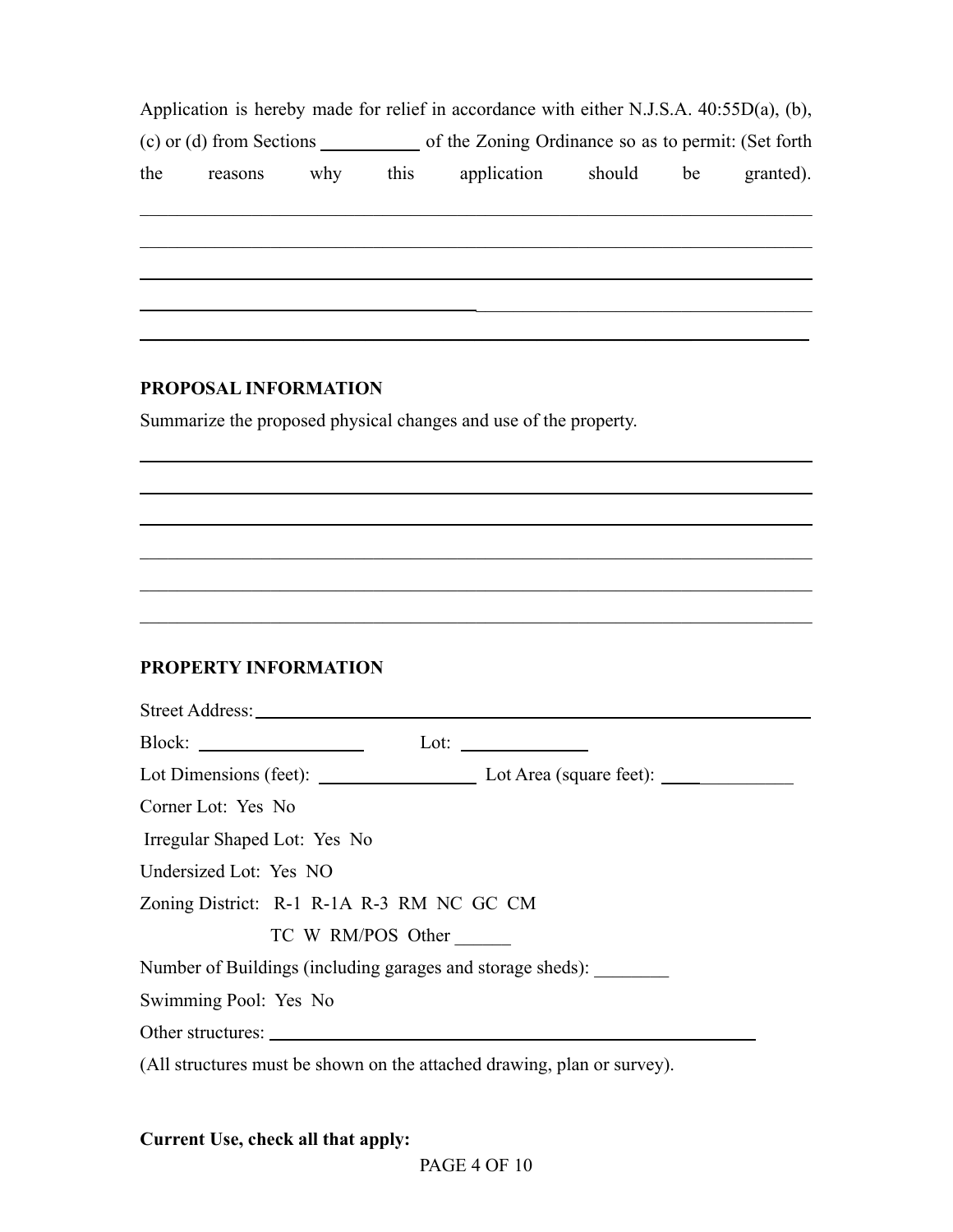|        | Vacant<br><b>Single Family Residence</b><br>Multi-Family Residence<br>Number of Dwelling Units:<br>Commercial<br>Number of Units:<br>Hotel, Bed & Breakfast<br>Number of Dwelling Units (including efficiencies):<br>Number of Rooms: |
|--------|---------------------------------------------------------------------------------------------------------------------------------------------------------------------------------------------------------------------------------------|
|        |                                                                                                                                                                                                                                       |
|        | ,我们也不能在这里的人,我们也不能在这里的人,我们也不能在这里的人,我们也不能在这里的人,我们也不能在这里的人,我们也不能在这里的人,我们也不能在这里的人,我们也                                                                                                                                                     |
| Yes No | Is the entire lot to be utilized for the purpose hereinafter set forth? If yes,<br>please provide the dimensions of the portion of the lot to be utilized:                                                                            |
| Yes No | Does the proposal increase the present number of uses or dwelling units<br>located on the property or within any building?                                                                                                            |
|        | For each structure on the lot, what year was it constructed?                                                                                                                                                                          |
|        | Please list the total proposed parking spaces (if applicable):                                                                                                                                                                        |

Yes No Have there been any previous appeals, requests or applications to this or any other Borough Boards or the Construction Official involving these premises? If yes, state the nature, date and the disposition of said matter and include a copy of the previous resolution, if applicable.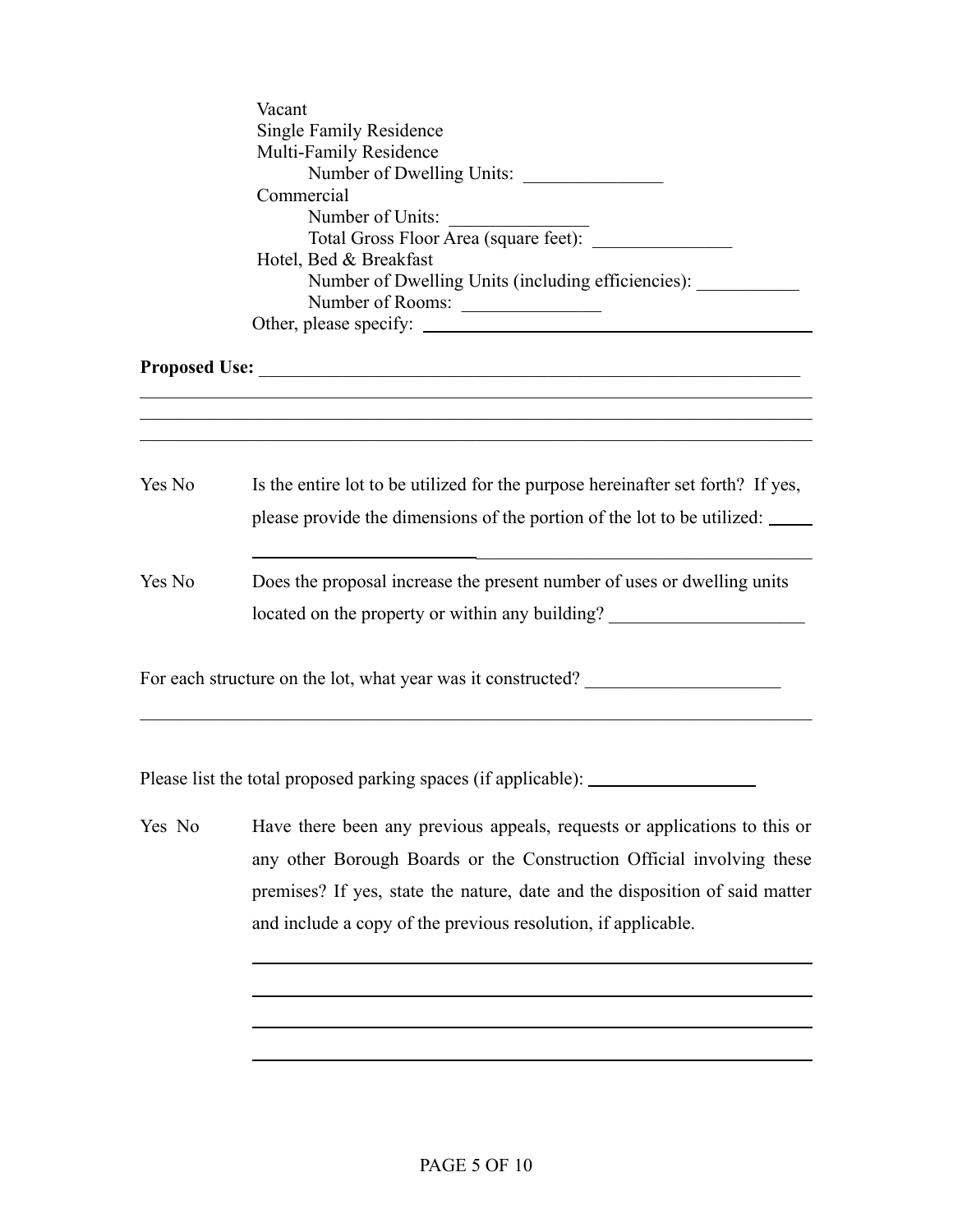Yes No Are there any deed restrictions, covenants or easements that have been recorded affecting this property, except for utility easements? If so, copies of these must be attached.

Yes NoDoes the Applicant own any adjacent property?

Yes No Is any adjacent property vacant?

What are the EXCEPTIONAL conditions, as defined by  $N.J.S.A.$  40:55D-70(c)(1) of property preventing applicant from meeting the Zoning Ordinances?

Set forth any and all special reasons as defined by the purposes of zoning pursuant to N.J.S.A. 40:55D-2, supporting the granting of the variances:

Supply a statement of facts showing why relief can be granted without substantial detriment to the public good and without substantially impairing the intent and purpose of the Master Plan or Zoning Ordinance:

I certify that all property taxes have been paid through \_\_\_\_\_\_\_\_\_ on the premises. Please attach a copy of any photograph or photographs, which may be utilized at the time of the hearing.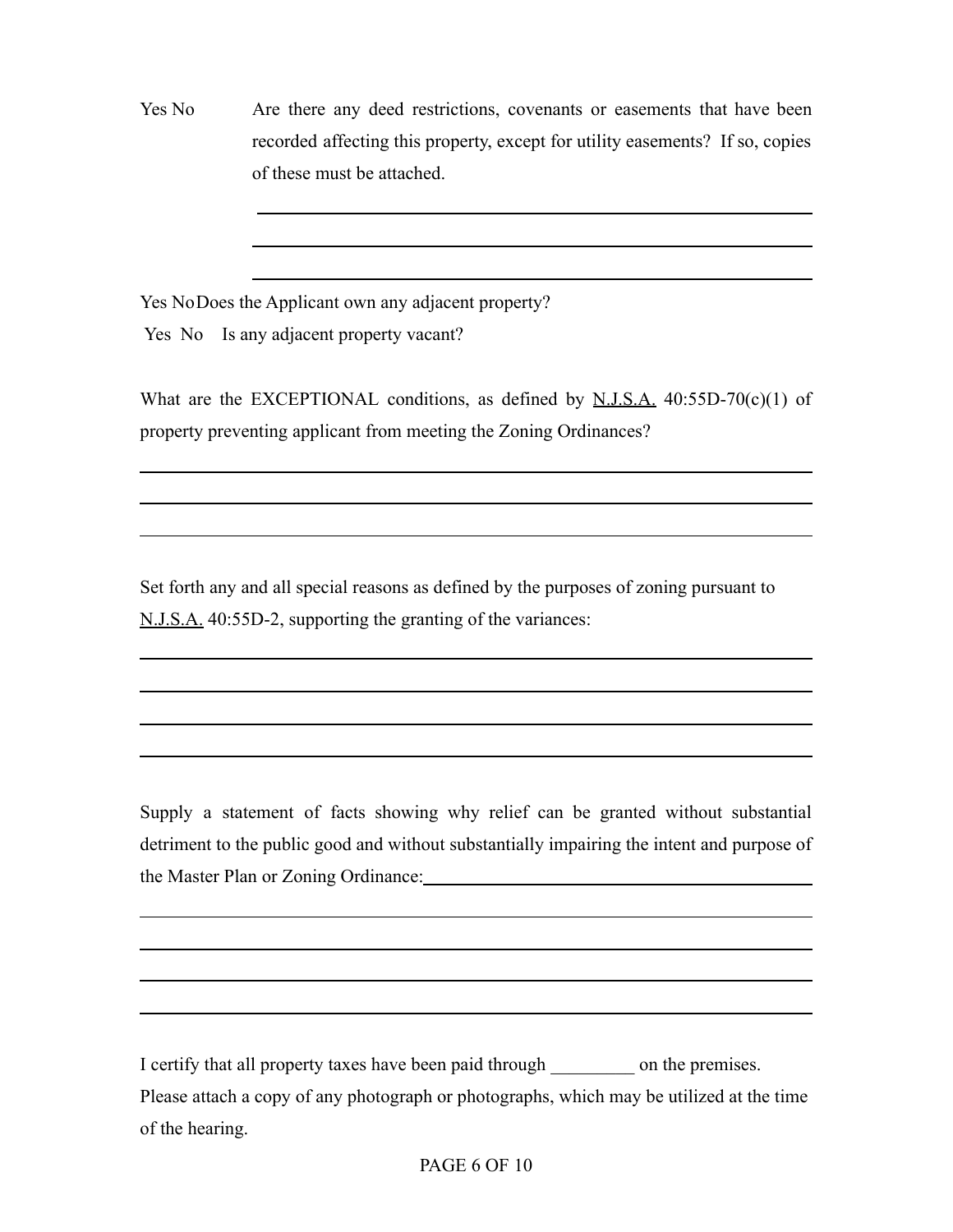## **LOT INFORMATION**

|                  | Required/Allowed | Existing | Proposed |
|------------------|------------------|----------|----------|
| Lot Width        |                  |          |          |
| (in feet)        |                  |          |          |
| Lot Depth        |                  |          |          |
| (in feet)        |                  |          |          |
| Lot Area         |                  |          |          |
| (in square feet) |                  |          |          |

# **BUILDING INFORMATION (IF NOT A CORNER LOT)**

|                          | Required/Allowed | Existing | Proposed |
|--------------------------|------------------|----------|----------|
| Front Yard Setback       |                  |          |          |
| (in feet)                |                  |          |          |
| Read Yard Setback        |                  |          |          |
| (in feet)                |                  |          |          |
| Side Yard Setback        |                  |          |          |
| #1 (in feet)             |                  |          |          |
| Side Yard Setback        |                  |          |          |
| $#2$ (in feet)           |                  |          |          |
| <b>Building Height</b>   |                  |          |          |
| (in feet)                |                  |          |          |
| <b>Building Stories</b>  |                  |          |          |
| Impervious               |                  |          |          |
| Coverage (*in            |                  |          |          |
| percentage)              |                  |          |          |
| <b>Building Coverage</b> |                  |          |          |
| (*in percentage)         |                  |          |          |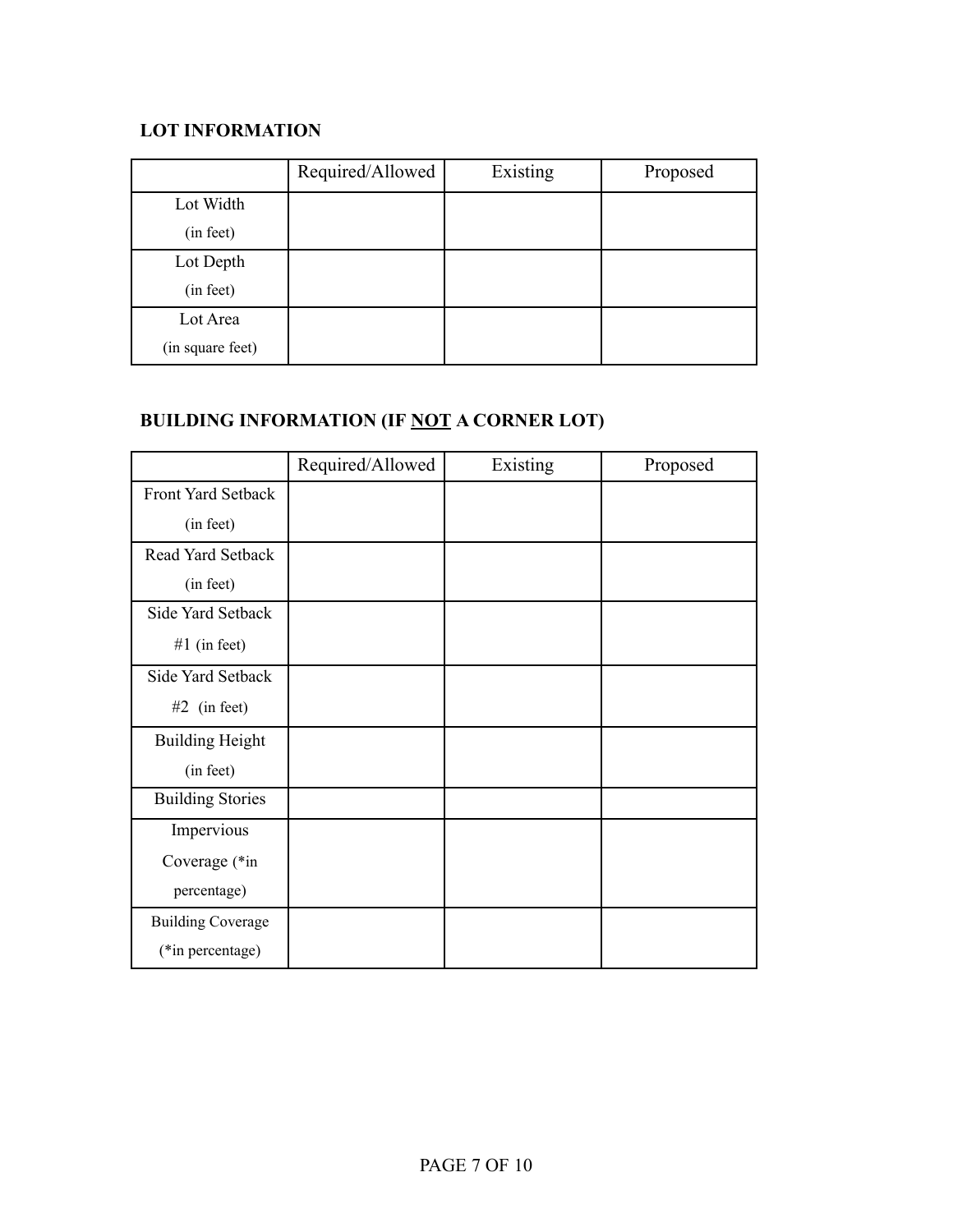|                          | Required/Allowed | Existing | Proposed |
|--------------------------|------------------|----------|----------|
| Front Yard Setback       |                  |          |          |
| #1 (in feet)             |                  |          |          |
| Front Yard Setback       |                  |          |          |
| #2                       |                  |          |          |
| (in feet)                |                  |          |          |
| Side Yard Setback        |                  |          |          |
| #1 (in feet)             |                  |          |          |
| Rear Yard Setback        |                  |          |          |
| (in feet)                |                  |          |          |
| <b>Building Height</b>   |                  |          |          |
| (in feet)                |                  |          |          |
| <b>Building Stories</b>  |                  |          |          |
| Impervious               |                  |          |          |
| Coverage (*in            |                  |          |          |
| percentage)              |                  |          |          |
| <b>Building Coverage</b> |                  |          |          |
| (*in percentage)         |                  |          |          |

# **BUILDING INFORMATION (CORNER LOTS ONLY)**

# **ACCESSORY STRUCTURE (IF APPLICABLE)**

|                           | Required/Allowed | Existing | Proposed |
|---------------------------|------------------|----------|----------|
| <b>Front Yard Setback</b> |                  |          |          |
| (in feet)                 |                  |          |          |
| Side Yard Setback         |                  |          |          |
| #1 (in feet)              |                  |          |          |
| Side Yard Setback         |                  |          |          |
| $#2$ (in feet)            |                  |          |          |
| Rear Yard Setback         |                  |          |          |
| (in feet)                 |                  |          |          |
| <b>Building Height</b>    |                  |          |          |
| (in feet)                 |                  |          |          |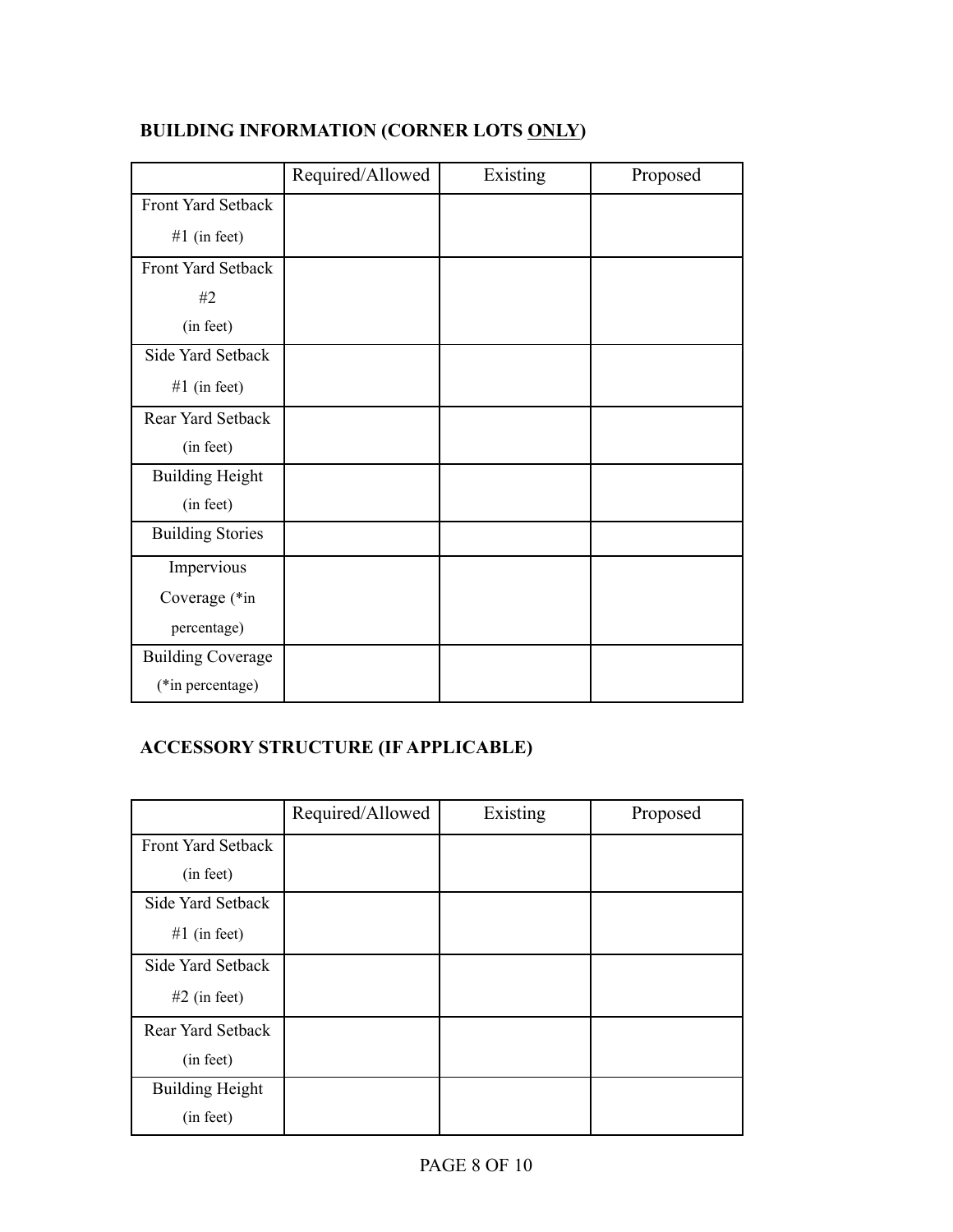## **ON-SITE PARKING INFORMATION**

|                | Required/Allowed | Existing | Proposed |
|----------------|------------------|----------|----------|
| Parking Spaces |                  |          |          |

APPLICATION ATTACHMENTS Please check all items which are attached to the Application

Application Fee & Escrow Deposit

Application Fee: \$<br>Bscrow Fee: \$

Architectural Elevations and Floor Plan

Certified Property Survey

Environmental Impact Report (Site Plan Applications)

Photos of Property

Plot Plan

PDF Submission of Application and Plans

Site Plan (Site Plan Applications)

Subdivision Plans

Tax Collector Certification

Zoning Officer Denial (For Variance Applications or Zoning Officer Appeal)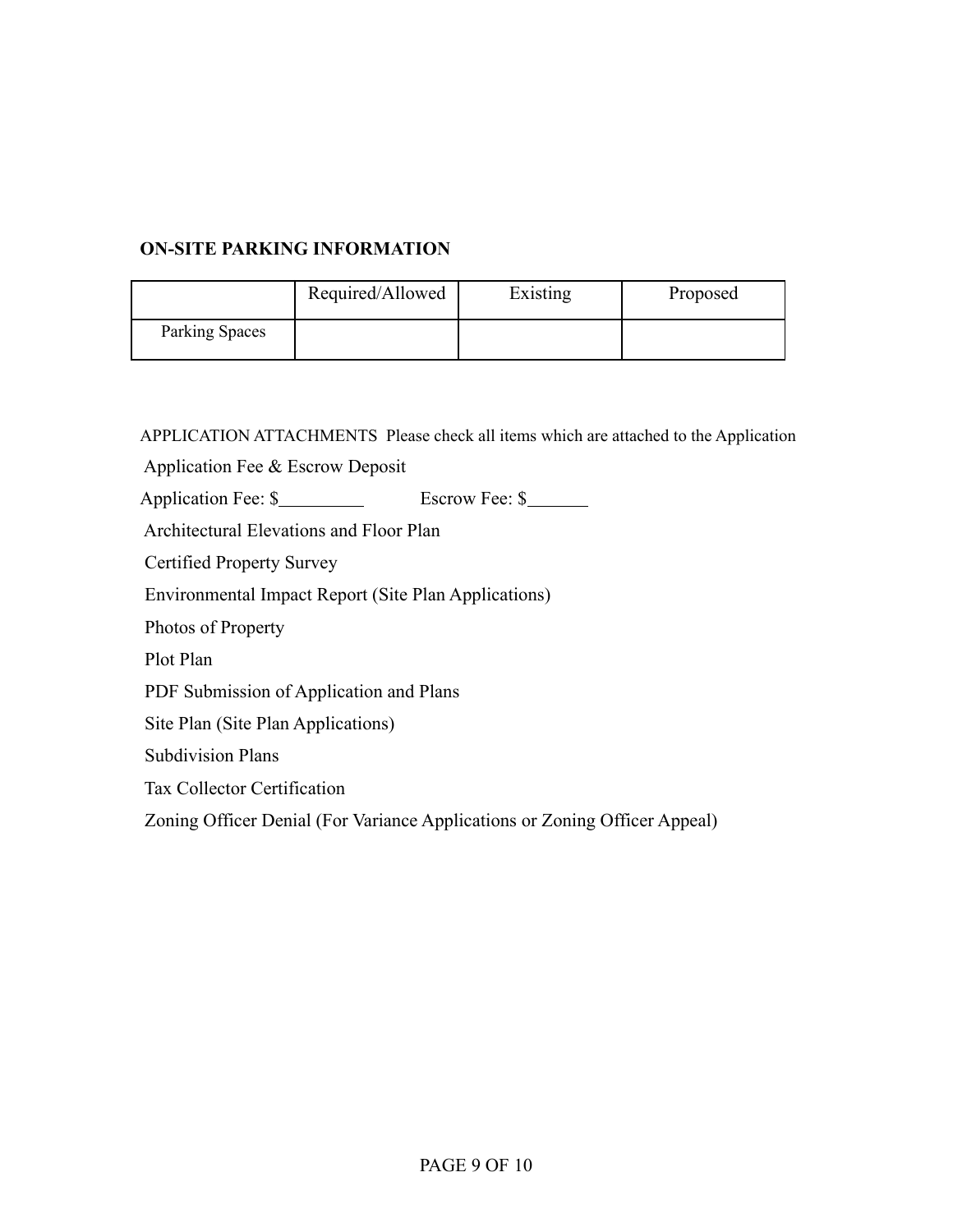Subject to applicable penalties, I hereby certify that statements and information submitted with this application are true; all surveys, plot plans and drawings accurately reflect the current conditions of the subject property, and I am the owner of the property, which is the subject of the within application, and that said application is hereby authorized.

Date:

Signature of Property Owner or Authorized Agent

#### REVIEW FEE ESCROW AGREEMENT & APPLICANT CERTIFICATION

Subject to applicable penalties, it is hereby certified the foregoing statements and information with this application are true and that all surveys, plot plans and drawings accurately reflect the current conditions of the subject property. It is further certified the undersigned is the applicant, a general partner of a partnership applicant or an authorized agent of a corporate application.

### CHECK IF APPLICABLE:

I hereby certify the plans and specifications which accompany this application were prepared by me, as I am acting as the designer of said building/alteration which is to be constructed by myself for my own occupancy or occupancy by my immediate family. The phase "constructed by myself" does not mean that I intend to personally do the work but that I am the person undertaking the work as owner and principal.

In accordance with §19-20 (Schedule of Fees) of the Borough of Point Pleasant Land Use Ordinance, the applicant agrees to pay an amount equal to the fee(s) which the Zoning Board of Adjustment pays to a Professional Engineer or Planner to review the Development Application and agrees to pay an initial deposit and such other additional deposits as may be required to offset these special review costs by the Zoning Board of Adjustment. The Zoning Board of Adjustment shall not be required to process the application or take further action on the application until such additional deposits are made by the applicant. In the event that additional deposits requested by the Zoning Board of Adjustment remain unpaid for a period of sixty (60) days, this development application shall be deemed to be withdrawn and shall be dismissed without prejudice by the Zoning Board of Adjustment. In the event the fees imposed are not paid, any development approvals granted shall be considered null and void.

Sworn and subscribed before me this  $\frac{day}{}$  of  $\frac{1}{20}$ 

NOTARY PUBLIC Signature of Applicant or Authorized Agent

 $\mathcal{L}_\text{max}$  , and the contribution of the contribution of the contribution of the contribution of the contribution of the contribution of the contribution of the contribution of the contribution of the contribution of t